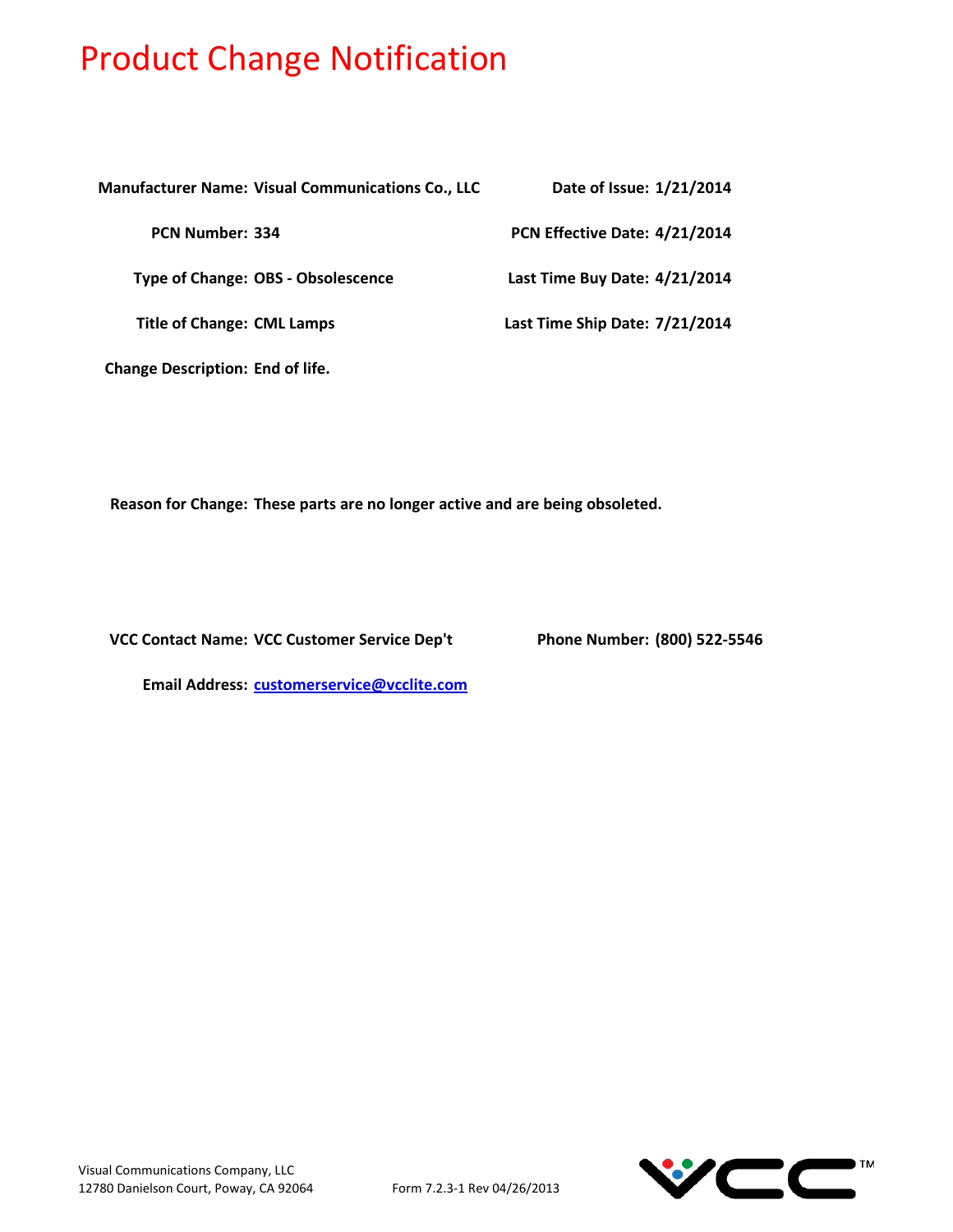### Affected Part Numbers

| <b>MPN</b>      | <b>Part Name</b>                     | <b>Replacement Part Number</b> |
|-----------------|--------------------------------------|--------------------------------|
| 10ESB-          | T-2 INCND SLIDE BASE LAMP            |                                |
| 10ESB--10PK     | 10ESB-LAMP - 10 PACKED               |                                |
| 10S6DC230V-10PK | 10S6DC/230V LAMP - 10 PACKED         | 10S6DC/230V                    |
| 10WT22/125V     | T22 INCND 125V 10W LAMP              |                                |
| 1156CM          | S-8 S.C.BAY BASE LP                  | 1156                           |
| 1203            | S-8 INCND S.C. BAYONET BASE LAMP     |                                |
| 120PS           | T-2 INCND WIRE TERMINAL LAMP         |                                |
| 1434            | T-5 INCND S.C. BAYONET BASE LAMP     |                                |
| 1493-10PK       | 1493 LAMP - 10 PACKED                | 1493                           |
| 1524A           | T5 INCND GAS FILLED LAMP             |                                |
| 1534-10PK       | 1534 LAMP - 10 PACKED                |                                |
| 159             | T-3 1/4 INCND WEDGE BASE LAMP        |                                |
| 1591            | S-8 INCND S.C. BAYONET BASE LAMP     |                                |
| 1591-10PK       | 1591 LAMP - 10 PACKED                |                                |
| 1619            | S-8 INCND S.C. BAYONET BASE LAMP     |                                |
| 1619-10PK       | 1619 LAMP - 10 PACKED                |                                |
| 1680X           | S-8 INCND S.C. BAYONET BASE LAMP     |                                |
| 1680X-10PK      | 1680X LAMP - 10 PACKED               |                                |
| 168-H           | T3-1/4 WEDGE 14V "SCRAPPED"          | 168                            |
| 1691            | S-8 INCND S.C. BAYONET BASE LAMP     | CM1691                         |
| 1730            | T-1 3/4 INCND LAMP                   |                                |
| 1738            | T-1 3/4 INCND LAMP                   |                                |
| 1764            | T-1 3/4 INCND LAMP                   |                                |
| 1810            | T-3 1/4 INCND MINI BAYONET BASE LAMP |                                |
| 1810-10PK       | 1810 LAMP - 10 PACKED                |                                |
| 1823            | T-3 1/4 INCND SCREW BASE LAMP        |                                |
| 1843            | T-3 1/4 INCND MINI BAYONET BASE LAMP |                                |
| 1843-10PK       | 1843 LAMP - 10 PACKED                |                                |
| 1873-10PK       | 1873 LAMP - 10 PACKED                | 1873                           |
| 1888            | T-3 1/4 INCND MINI BAYONET BASE LAMP |                                |
| 1967            | LAMP, HALOGEN                        |                                |
| 1988            | T-3 SPECIAL SLEEVE HALOGEN LAMP      |                                |
| 2033X           | <b>S-8 INCND MARINE LAMP</b>         |                                |
| 2107            | T-1 3/4 INCND LAMP                   |                                |
| 2112            | T-1 3/4 INCND LAMP                   |                                |
| 2114            | T-1 1/4 INCND LAMP                   |                                |
| 2374X           | <b>S-8 INCND MARINE LAMP</b>         |                                |
| 2374X-10PK      | LAMP, 0.55 AMP, 12V, 10/BX           |                                |
| 2401BPAS15-GPL  | T-3/4 INCND BI-PIN GPL               |                                |
| 24ESB-          | 24ESB LAMP 24V .04A                  |                                |

TM

 $\blacksquare$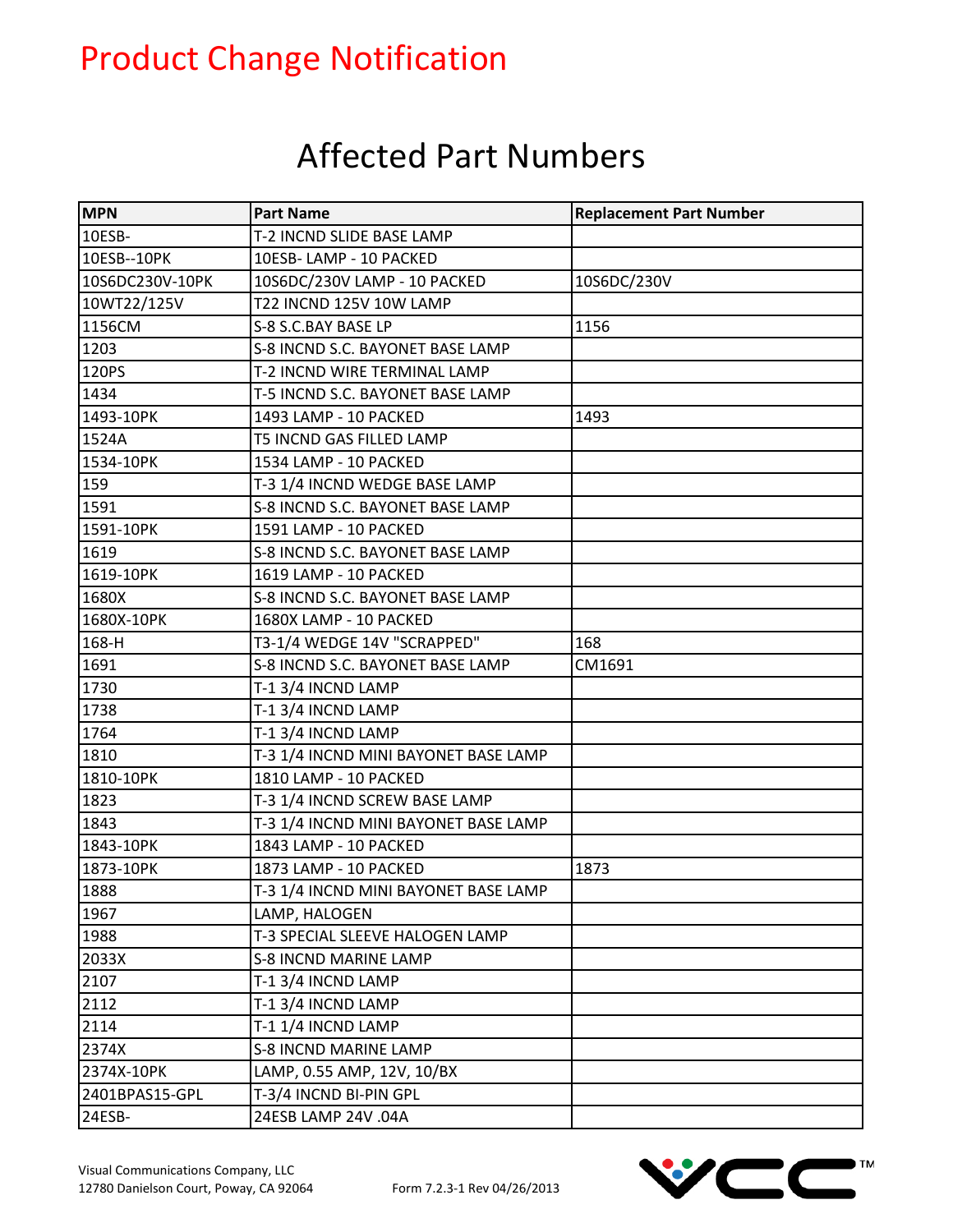### Affected Part Numbers

| <b>MPN</b>    | <b>Part Name</b>                      | <b>Replacement Part Number</b> |
|---------------|---------------------------------------|--------------------------------|
| 24PSB         | LAMP, INCANDESCENT                    | 24PSB-                         |
| 265           | G-3 1/2 INCND MINI BAYONET BASE LAMP  |                                |
| 28ESB         | LAMP, INCANDESCENT                    | 28ESB-                         |
| 309           | S-11 INCND S.C. BAYONET BASE LAMP     |                                |
| 309-10PK      | 309 LAMP - 10 PACKED                  |                                |
| 313-10PK      | LAMP, INCANDESCENT                    | CM313                          |
| 32            | T-1 INCND SUB-MIDGET FLANGE LAMP      |                                |
| 327R          | 327 LAMP COMMERCIAL RED               |                                |
| 328AS15       | T-1 3/4 INCND FLANGE BASE LAMP        |                                |
| 342           | T-1 3/4 INCND MIDGET SCREW BASE LAMP  |                                |
| 346           | T-1 3/4 MIDGET GROOVE BASE LAMP       |                                |
| 368           | T-1 3/4 INCND FLANGE BASE LAMP        |                                |
| 368-10PK      | 368 LAMP - 10 PACKED                  |                                |
| 382AS10       | T-1 3/4 INCND FLANGE BASE LAMP        |                                |
| 385AS15       | T-1 3/4 INCND FLANGE BASE LAMP        |                                |
| 398-10PK      | 398 LAMP - 10 PACKED                  |                                |
| 3S6/120V      | S-6 INCND CANDELABRA SCREW BASE LAMP  |                                |
| 3S6/120V-10PK | 3S6/120V LAMP - 10 PACKED             |                                |
| 4240X-10PK    | LAMP, 1.90 AMP, 12V, 10/BX            |                                |
| 46            | T-3 1/4 MINI SCREW BASE LAMP          |                                |
| 47-10PK       | 47 LAMP - 10 PACKED                   | 47                             |
| 4925H1        | <b>C2A NEON LAMP</b>                  |                                |
| 50            | G-3 1/2 INCND SCREW BASE LAMP         |                                |
| 55            | G-4 1/2 MIN BAYONET BASE LAMP         |                                |
| 55-0221-1     | <b>FLASHTUBE LAMP</b>                 |                                |
| 55-0681-7     | <b>FLASHTUBE LAMP</b>                 |                                |
| 55-0723-1     | <b>FLASHTUBE LAMP</b>                 |                                |
| 55-10PK       | 55 LAMP - 10 PACKED                   |                                |
| 555           | T-3 1/4 INCND WEDGE BASE LAMP         |                                |
| 56            | 56 LAMP 5V .115A                      |                                |
| $56-$         | 56 LAMP 5V .115A                      |                                |
| $601 - 1$     | B-6 INCND S.C. BAYONET BASE LAMP      |                                |
| 634           | T-1 1/4 INCND LAMP WIRE TERMINAL LAMP |                                |
| 6748          | T-1 3/4 INCND LAMP                    |                                |
| 68            | G-6 INCND D.C. BAYONET BASE LAMP      | <b>CM68</b>                    |
| 6833AS15      | T-3/4 LAMP WIRE TERMINAL              |                                |
| 6839AS25-10PK | 6839AS25 LAMP - 10 PACKED             | 6839AS25                       |
| 6PSB          | LAMP, INCANDESCENT                    | 6PSB-                          |
| 6S6DC/145V    | S-6 INCND D.C. BAYONET BASE LAMP      |                                |
| 713-10PK      | 713 LAMP - 10 PACKED                  |                                |

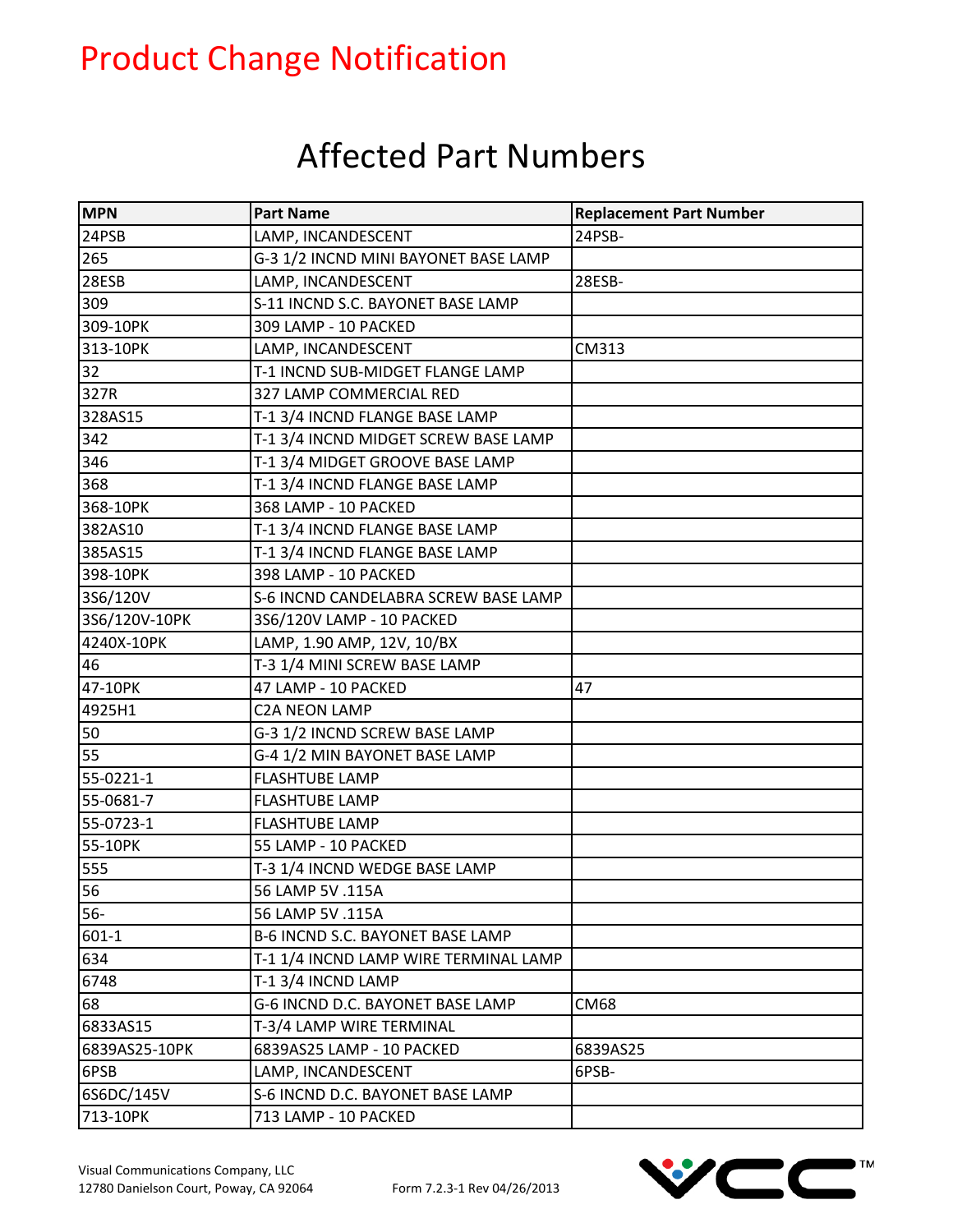### Affected Part Numbers

| <b>MPN</b>   | <b>Part Name</b>                   | <b>Replacement Part Number</b> |
|--------------|------------------------------------|--------------------------------|
| 713AS15-10PK | 713AS15 LAMP - 10 PACKED           | 713AS15                        |
| 715-1009     | T1 INCND W/INSULATED LDS           |                                |
| 7153-400     | T-3/4 WIRE TERMINAL LAMP           |                                |
| 718AS15-10PK | 718AS15 LAMP - 10 PACKED           | 718AS15                        |
| 7268         | T-1 INCND BI-PIN BASE LAMP         |                                |
| 7330         | T-1 3/4 INCND BI-PIN BASE LAMP     |                                |
| 7335AS15     | T-1 3/4 INCND FLANGE BASE LAMP     |                                |
| 7349-10PK    | 7349 LAMP - 10 PACKED              | 7349                           |
| 7349F        | T-1 3/4 INCND BI-PIN BASE LAMP     |                                |
| 737          | T-1 1/4 INCND FLANGED BASE LAMP    |                                |
| 7370         | T-1 3/4 INCND BI-PIN BASE LAMP     |                                |
| 7376-10PK    | 7376 LAMP - 10 PACKED              | 7376                           |
| 7-3928       | T-1 INCND BI-PIN BASE LAMP         |                                |
| 7-3928-10PK  | 7-3928 LAMP - 10 PACKED            |                                |
| 7715AS15     | T-1 INCND BI-PIN BASE (.050") LAMP |                                |
| 7732-10PK    | 7732 LAMP - 10 PACKED              |                                |
| 7752         | T-1 1/4 WIRE TERMINAL LAMP         |                                |
| 7752-SL      | T-1 1/4 WIRE TERMINAL LAMP         |                                |
| 7757         | T-1 1/4 INCND WIRE TERMINAL LAMP   |                                |
| 7839AS15     | T-1 BI-PIN LAMP W/.050" SPACING    |                                |
| 8022         | T-1 INCND SUB-MIDGET FLANGE LAMP   |                                |
| 8098         | T-1 BI-PIN BASE (.050") INCND LAMP |                                |
| 8-2402AS15   | T1 BI-PIN BASE LAMP                |                                |
| 8-2419       | T-1 INCND BI-PIN BASE LAMP         |                                |
| 85           | LAMP, INCANDESCENT                 | $85 -$                         |
| 8627         | T-1 1/4 INCND LAMP                 |                                |
| 8627-10PK    | 8627 LAMP - 10 PACKED              |                                |
| 8840X-10PK   | LAMP, 3.05 AMP, 12V, 10/BX         |                                |
| 8918         | T-1 3/4 INCND FLANGE BASE LAMP     |                                |
| 8-A187-10PK  | 8-A187 LAMP - 10 PACKED            | 8-A187                         |
| 8-A231-10PK  | 8-A231 LAMP - 10 PACKED            | 8-A231                         |
| 8-A238       | T-6 INCND D.C.BAY BASE LP          |                                |
| 8-A273-10PK  | LAMP, 35W, TH12V, 10/BX            |                                |
| 8-A276-10PK  | LAMP, 100W, TH12V, 10/BX           |                                |
| 94           | S-8 INCND D.C. BAYONET BASE LAMP   |                                |
| $A1C-3$      | T2 NEON LP                         |                                |
| A-820-3K     | LAMP W/HOLDER                      |                                |
| A-931-99     | T-2 3/4 BA9S 24V .080A LAMP        |                                |
| B1A-R        | T-3 1/4 NEON W/RESISTOR FOR 110V   |                                |
| $C3A-T$      | HB NEON W/TIN PLATED LEADS         |                                |

TM

 $\blacksquare$